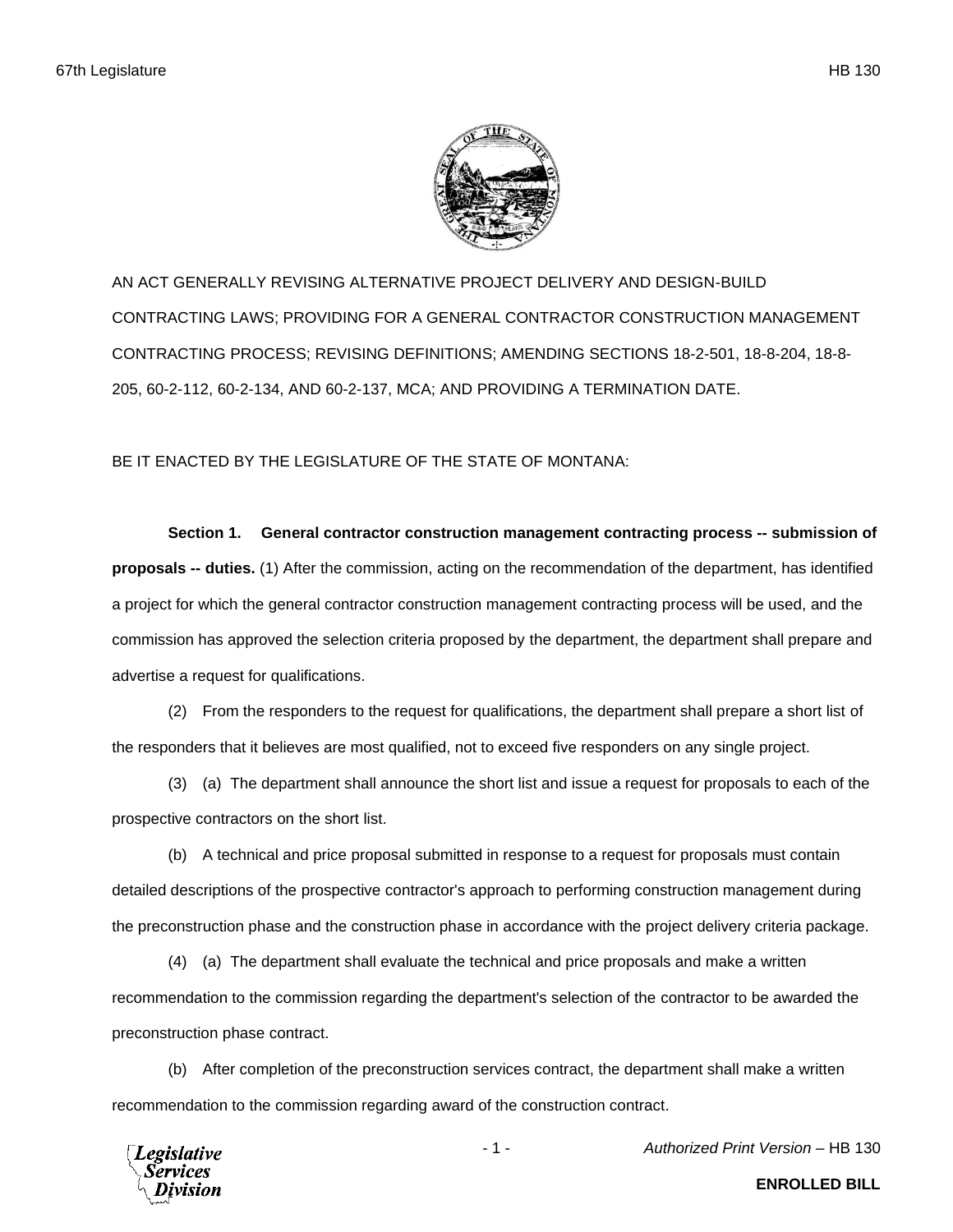**Section 2.** Section 18-2-501, MCA, is amended to read:

"**18-2-501. (Temporary) Definitions.** As used in this part, unless the context clearly requires otherwise, the following definitions apply:

(1) (a) "Alternative project delivery contract" means a construction management contract, a general contractor construction management general contractor construction management contract, or a design-build contract.

(b) The term does not include a design-build contract awarded by the transportation commission under 60-2-111(3).

(2) "Construction management contract" means a contract in which the contractor acts as the public owner's construction manager and provides leadership and administration for the project, from planning and design, in cooperation with the designers and the project owners, to project startup and construction completion.

(3)(3) "Contractor" has the meaning provided in 18-4-123.

(4)(4) "Design-build contract" means a contract in which the designer-builder assumes the responsibility and the risk for architectural or engineering design and construction delivery under a single contract with the owner.

(5) "General contractor construction management contract" means a contract in which the general contractor, in addition to providing the preconstruction, budgeting, and scheduling services, procures necessary construction services, equipment, supplies, and materials through competitive bidding contracts with subcontractors and suppliers to construct the project.

(5) "General contractor construction management contract" means a contract in which the general contractor, in addition to providing the preconstruction, budgeting, and scheduling services, procures necessary construction services, equipment, supplies, and materials through competitive bidding contracts with subcontractors and suppliers to construct the project.

- (6) "Governing body" means:
- (a) the legislative authority of:

(i) a municipality, county, or consolidated city-county established pursuant to Title 7, chapter 1, 2, or



- 2 - *Authorized Print Version* – HB 130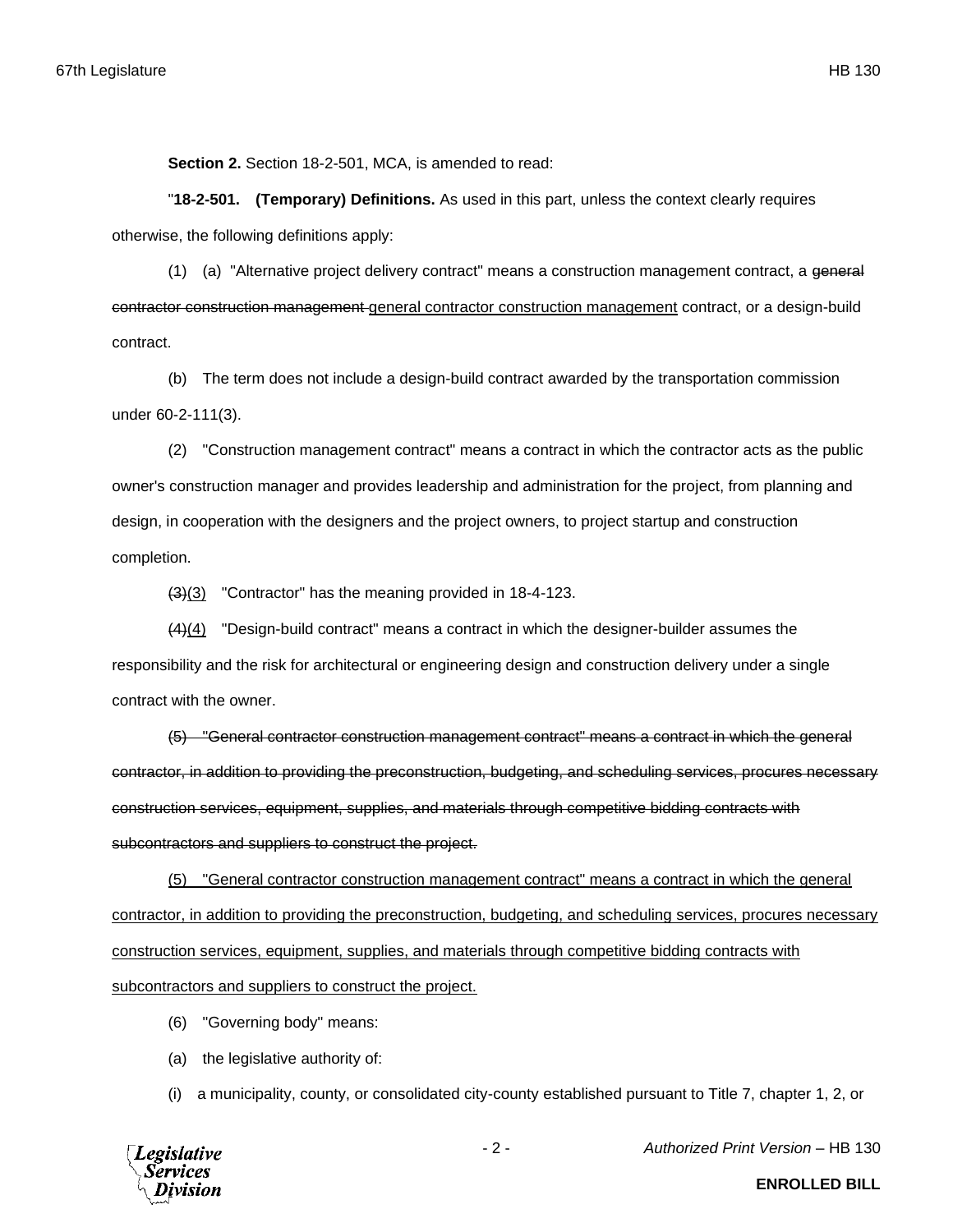3;

(ii) a school district established pursuant to Title 20; or

(iii) an airport authority established pursuant to Title 67, chapter 11;

(b) the board of directors of a county water or sewer district established pursuant to Title 7, chapter

13, parts 22 and 23; or

(c) the trustees of a fire district established pursuant to Title 7, chapter 33, or the county commissioners or trustees of a fire service area established pursuant to 7-33-2401.; or

(d) the transportation commission established in 2-15-2502.

(7) "Project" means any construction or any improvement of the land, a building, or another

improvement that is suitable for use as a state or local governmental facility.

(8) "Publish" means publication of notice as provided for in 7-1-2121, 7-1-4127, 18-2-301, and 20-9- 204.

(9) "State agency" has the meaning provided in 2-2-102. This definition does not include the department of transportation. (Terminates December 31, 2024--sec. 6, Ch. 54, L. 2017.)

**18-2-501. (Effective January 1, 2025) Definitions.** As used in this part, unless the context clearly requires otherwise, the following definitions apply:

(1) "Alternative project delivery contract" means a construction management contract, a general contractor construction management general contractor construction management contract, or a design-build contract.

(2) "Construction management contract" means a contract in which the contractor acts as the public owner's construction manager and provides leadership and administration for the project, from planning and design, in cooperation with the designers and the project owners, to project startup and construction completion.

(3)(3) "Contractor" has the meaning provided in 18-4-123.

(4)(4) "Design-build contract" means a contract in which the designer-builder assumes the responsibility and the risk for architectural or engineering design and construction delivery under a single contract with the owner.

(5) "General contractor construction management contract" means a contract in which the general



- 3 - *Authorized Print Version* – HB 130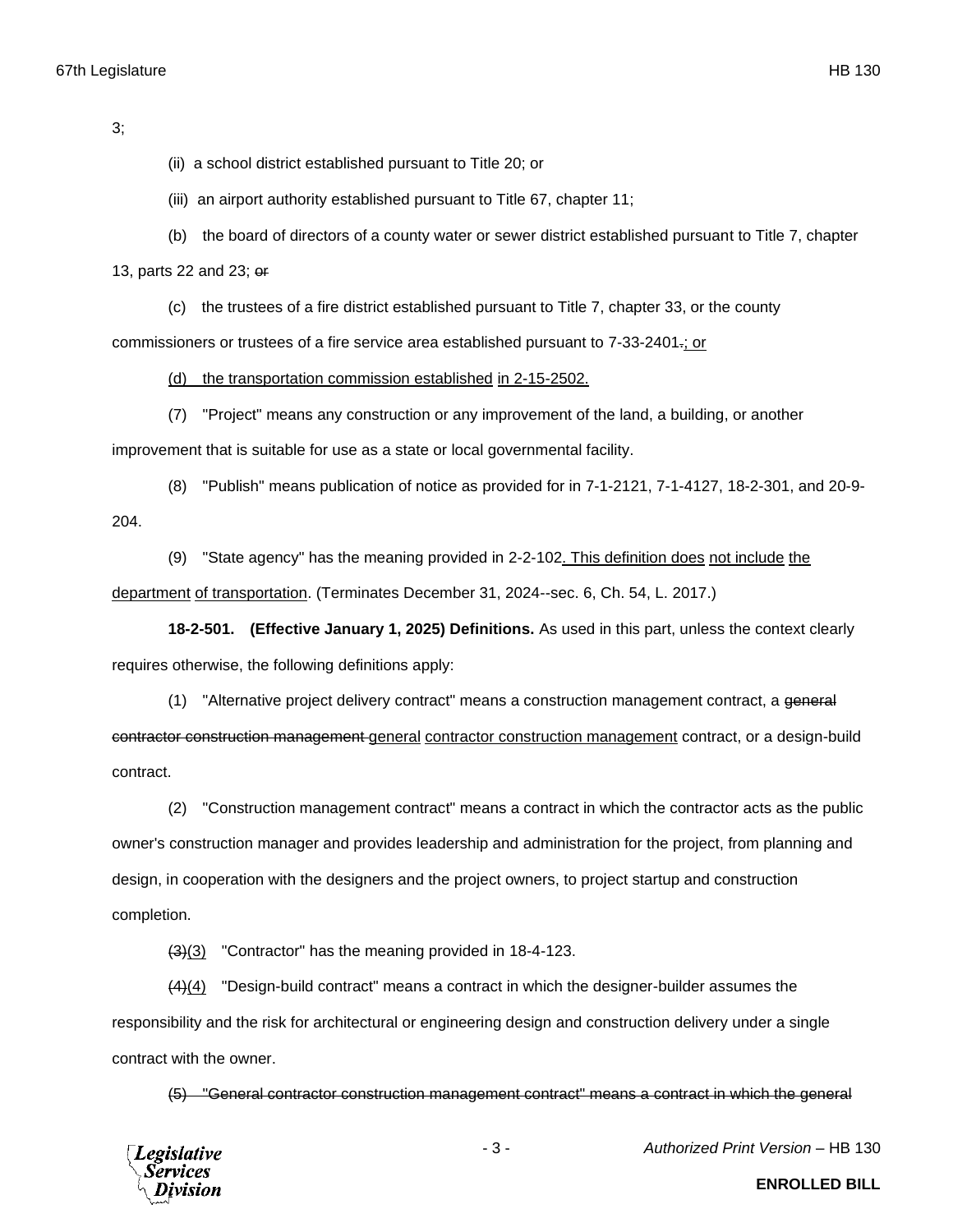contractor, in addition to providing the preconstruction, budgeting, and scheduling services, procures necessary construction services, equipment, supplies, and materials through competitive bidding contracts with subcontractors and suppliers to construct the project.

(5) "General contractor construction management contract" means a contract in which the general contractor, in addition to providing the preconstruction, budgeting, and scheduling services, procures necessary construction services, equipment, supplies, and materials through competitive bidding contracts with subcontractors and suppliers to construct the project.

- (6) "Governing body" means:
- (a) the legislative authority of:
- (i) a municipality, county, or consolidated city-county established pursuant to Title 7, chapter 1, 2, or
- 3;
- (ii) a school district established pursuant to Title 20; or
- (iii) an airport authority established pursuant to Title 67, chapter 11;
- (b) the board of directors of a county water or sewer district established pursuant to Title 7, chapter

13, parts 22 and 23; or

(c) the trustees of a fire district established pursuant to Title 7, chapter 33, or the county

commissioners or trustees of a fire service area established pursuant to 7-33-2401.

(7) "Project" means any construction or any improvement of the land, a building, or another

improvement that is suitable for use as a state or local governmental facility.

- (8) "Publish" means publication of notice as provided for in 7-1-2121, 7-1-4127, 18-2-301, and 20-9-
- 204.

(9) "State agency" has the meaning provided in 2-2-102, except that the department of transportation, provided for in 2-15-2501, is not considered a state agency."

**Section 3.** Section 18-8-204, MCA, is amended to read:

"**18-8-204. Procedures for selection.** (1) In the procurement of architectural, engineering, and land surveying services, the agency may encourage firms engaged in the lawful practice of their profession to submit annually or biennially a statement of qualifications and performance data. The agency shall evaluate current



- 4 - *Authorized Print Version* – HB 130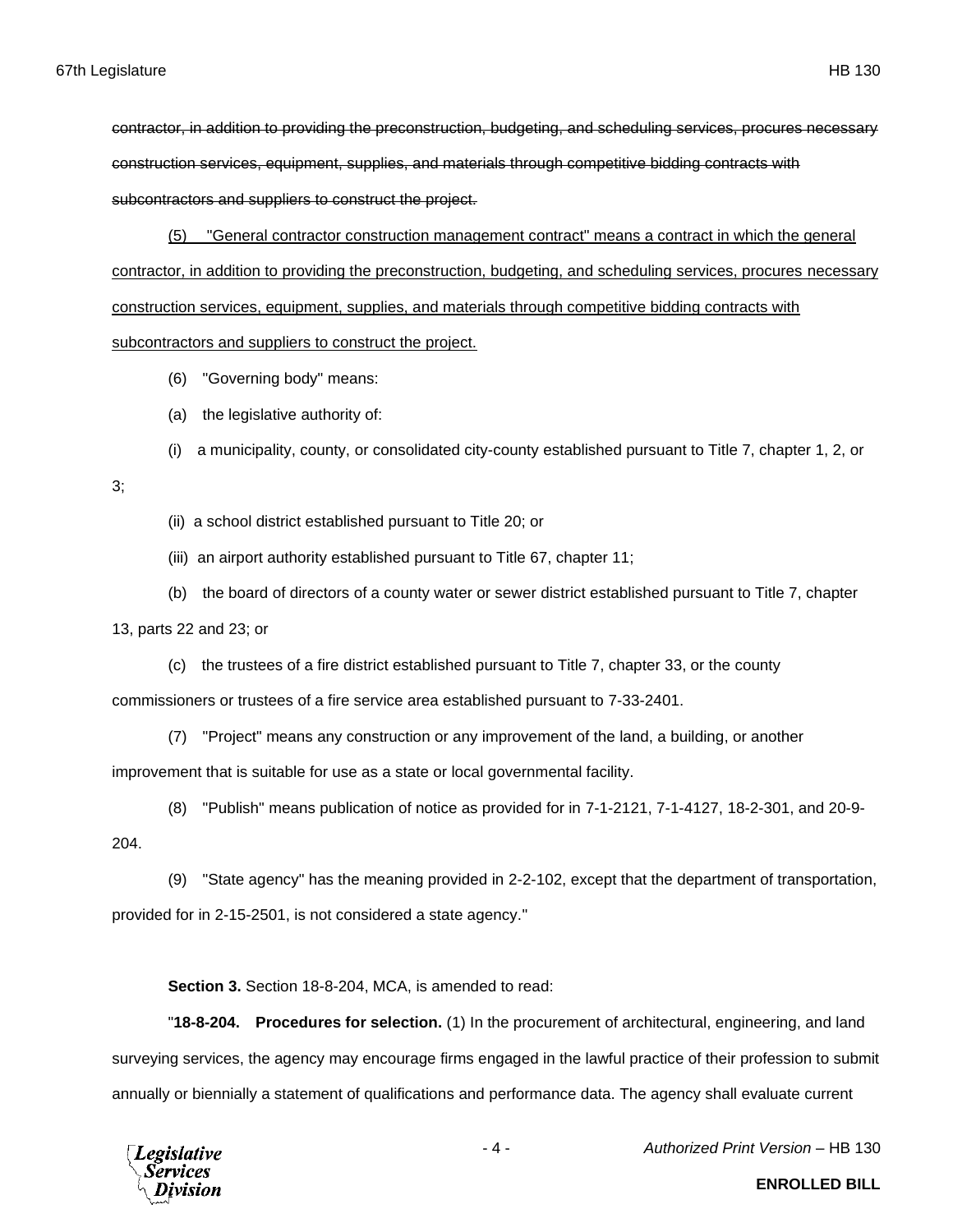statements of qualifications and performance data on file with the agency, together with those that may be submitted by other firms regarding the proposed project, and conduct discussions with one or more firms regarding anticipated concepts and the relative utility of alternative methods of approach for furnishing the required services.

(2) (a) The agency shall then select, based on criteria established under agency procedures and guidelines and the law, the firm considered most qualified to provide the services required for the proposed project.

(b) The agency procedures and guidelines must be available to the public and include at a minimum the following criteria as they relate to each firm:

(i) the qualifications of professional personnel to be assigned to the project;

(ii) capability to meet time and project budget requirements;

(iii) location;

(iv) present and projected workloads;

(v) related experience on similar projects; and

(vi) recent and current work for the agency.

(c) The agency shall follow the minimum criteria of this part if no other agency procedures are specifically adopted.

(3) After conducting an evaluation of firms pursuant to subsections (1) and (2)(b), a local agency may enter into a contract with one or more of those firms to provide architectural, engineering, or land surveying services on an as-needed basis for one or more projects and for a term to be mutually agreed to by the parties. Nothing in this subsection prevents a local agency from following the procurement procedures in this part for professional services for a particular project, unless a contract made pursuant to this subsection provides otherwise.

(4) The provisions of this section do not apply to procurement of architectural, engineering, and land surveying services for projects that the department of transportation has determined are transportation commission has approved as part of the design-build contracting program authorized in 60-2-137."

**Section 4.** Section 18-8-205, MCA, is amended to read:

**Legislative** Services

- 5 - *Authorized Print Version* – HB 130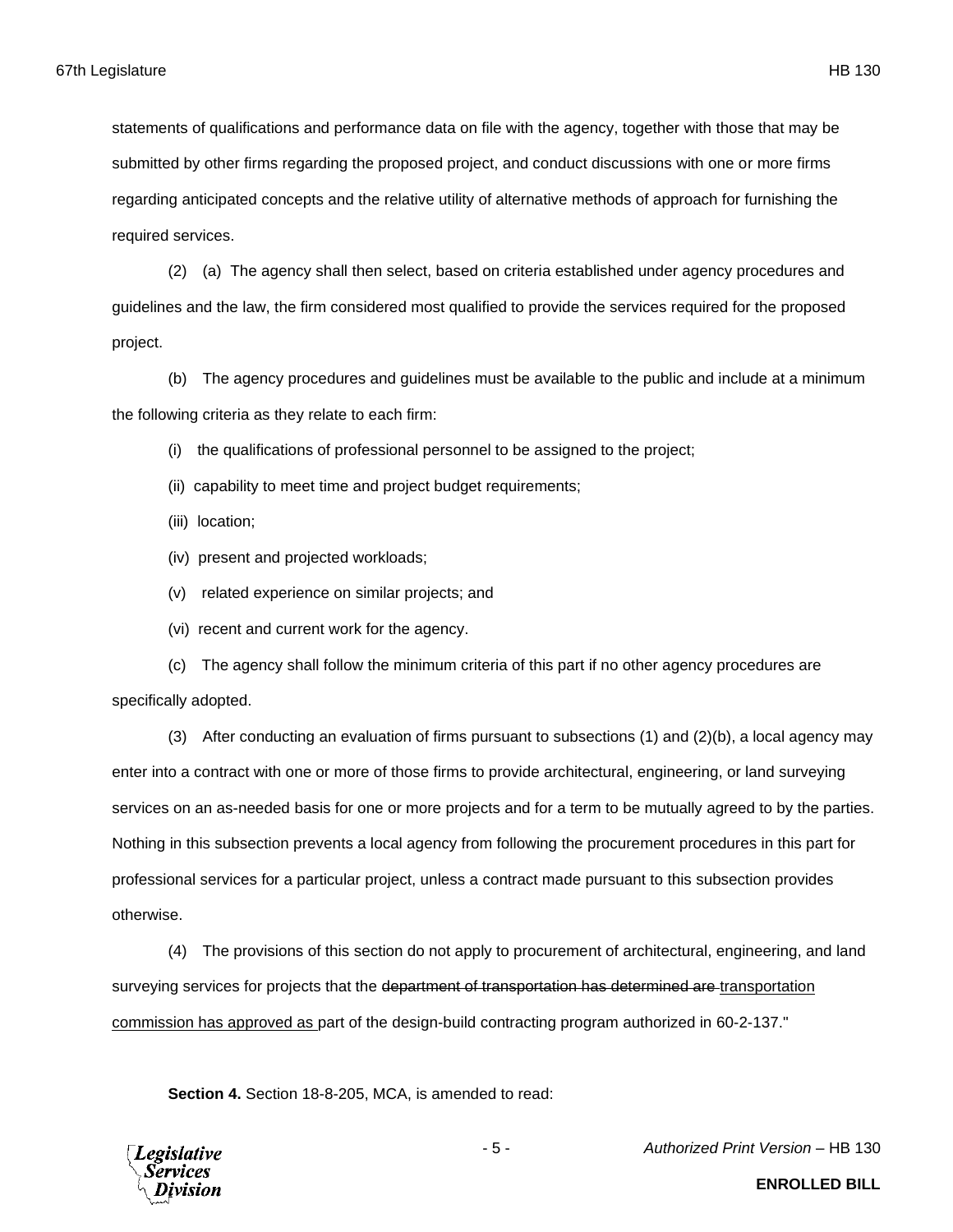"**18-8-205. Negotiation of contract for services.** (1) The agency shall negotiate a contract with the most qualified firm for architectural, engineering, and land surveying services at a price that the agency determines to be fair and reasonable. In making its determination, the agency shall take into account the estimated value of the services to be rendered, as well as the scope, complexity, and professional nature of the services.

(2) If the agency is unable to negotiate a satisfactory contract with the firm selected at a price the agency determines to be fair and reasonable, negotiations with that firm must be formally terminated and the agency shall select other firms in accordance with 18-8-204 and continue as directed in this section until an agreement is reached or the process is terminated.

(3) The provisions of this section do not apply to the negotiation of contracts for projects that the department of transportation has determined are transportation commission has approved as part of the design-build contracting program authorized in 60-2-137."

**Section 5.** Section 60-2-112, MCA, is amended to read:

"**60-2-112. (Temporary) Competitive bidding -- reciprocity.** (1) Except as provided in subsections (2) through (6), if the estimated cost of any work exceeds \$50,000, the commission shall award the contract by competitive bidding to the lowest responsible and responsive bidder. The award must be made upon the notice and terms that the commission prescribes by its rules. However, except when prohibited by federal law, the commission shall make awards and contracts in accordance with 18-1-102.

(2) The commission may award a contract by means other than competitive bidding if it determines that special circumstances so require. The commission shall specify the special circumstances in writing.

(3) The commission may enter into contracts with units of local government for the construction of projects without competitive bidding if it finds that the work can be accomplished at lower total costs, including total costs of labor, materials, supplies, equipment usage, engineering, supervision, clerical and accounting services, administrative costs, and reasonable estimates of other costs attributable to the project.

(4) The commission may delegate to the department the authority to enter, without competitive bidding, agreed-upon price contracts for projects costing \$50,000 or less.

(5) The commission may award a design-build contract under the design-build contracting program if



- 6 - *Authorized Print Version* – HB 130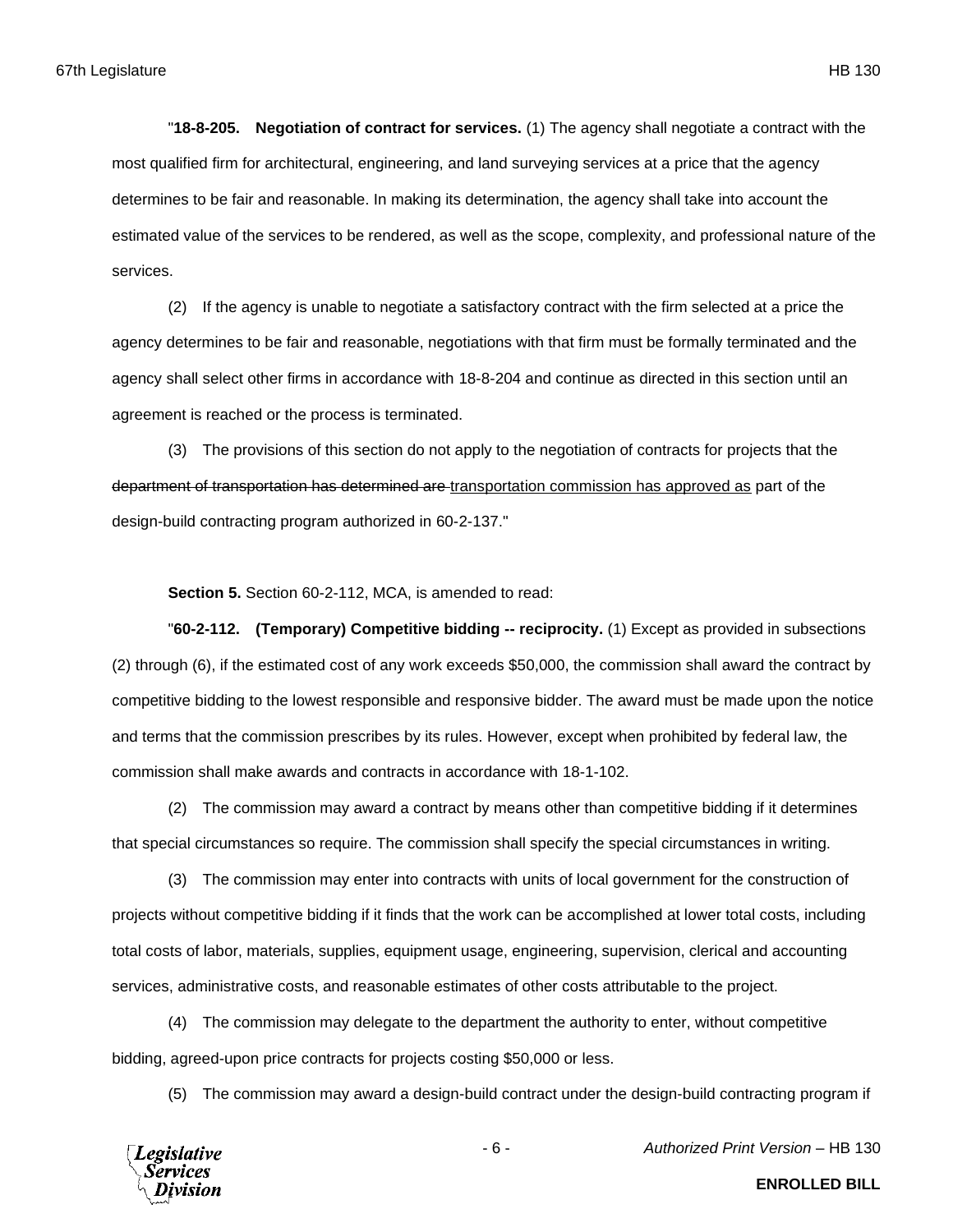the provisions of 60-2-137 have been met.

(6) The commission or the department may not enter into a contract for a state-funded highway project or a construction project with a bidder whose operations are not headquartered in the United States unless:

(a) the foreign country, or province or other political subdivision of that country, in which the bidder is headquartered affords companies based in the United States open, fair, and nondiscriminatory access to bidding on highway projects and construction projects located in the foreign country, or province or other political subdivision of that country; and

(b) the department has entered into a reciprocity agreement with or has exchanged letters of information with the foreign country, or province or other political subdivision of that country, that addresses:

(i) the equal and fair treatment of bids originating in the United States and in the foreign country, or province or other political subdivision of that country;

(ii) specific ownership requirements and tax policies in the United States and in the foreign country, or province or other political subdivision of that country, that may result in the unequal treatment of all bids received, regardless of their origin;

(iii) the means by which contractors from both the United States and the foreign country, or province or other political subdivision of that country, are notified of highway projects and construction projects available for bid; and

(iv) any other differences in public policy or procedure that may result in the unequal treatment of bids originating in the United States or in the foreign country, or province or other political subdivision of that country, for projects located in either the United States or the foreign country, or province or other political subdivision of that country.

(7) Subject to 60-2-119, the commission may award alternative project delivery general contractor construction management contracts in accordance with Title 18, chapter 2, part 5, for projects that the department has determined are appropriate for those contracts. if the provisions of [section 1] have been met.

(8) For the purposes of subsection (6), "construction" has the meaning provided in 18-2-101. (Terminates December 31, 2024--sec. 6, Ch. 54, L. 2017.)

**60-2-112. (Effective January 1, 2025) Competitive bidding -- reciprocity.** (1) Except as provided in



**ENROLLED BILL**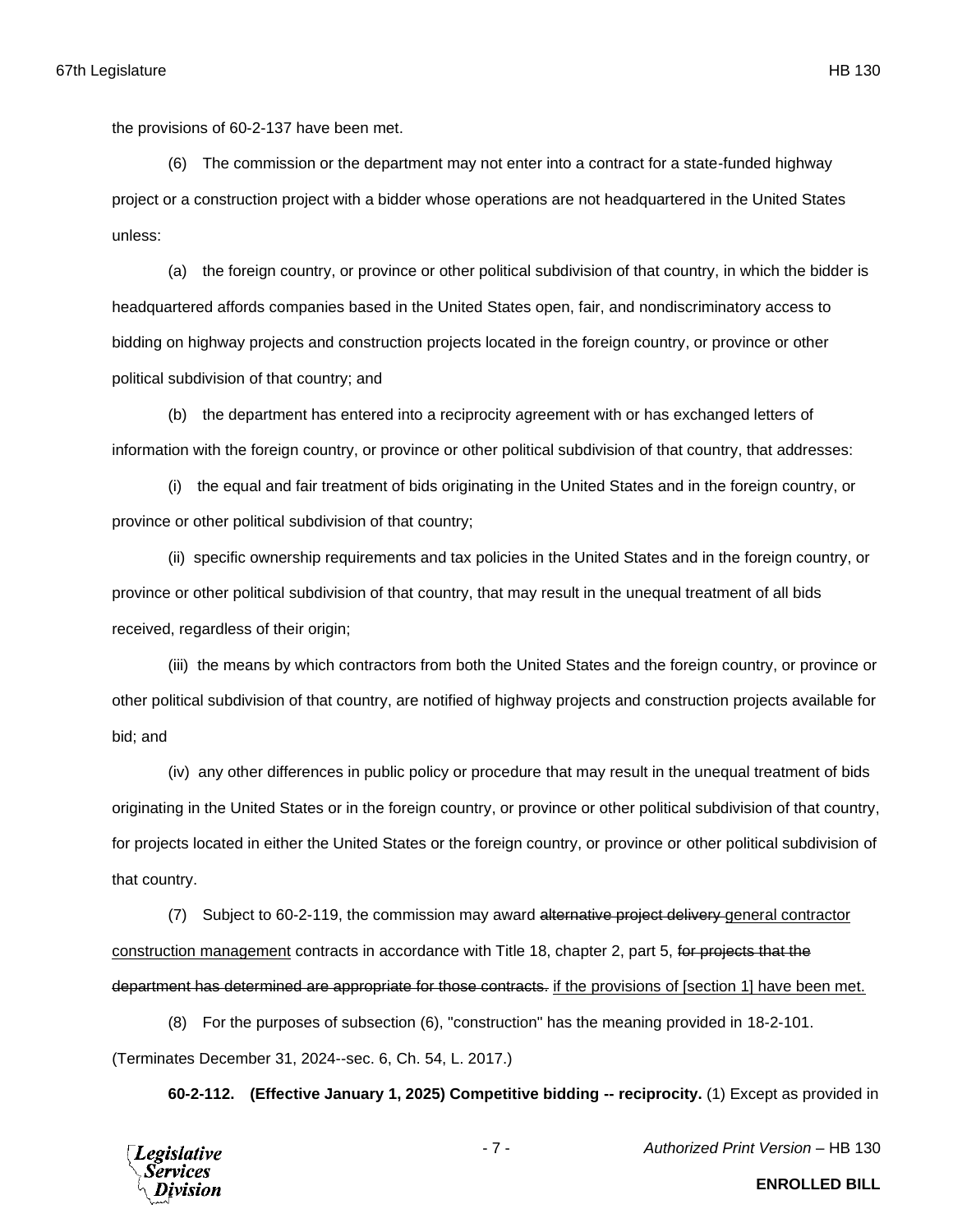subsections (2) through (6), if the estimated cost of any work exceeds \$50,000, the commission shall award the contract by competitive bidding to the lowest responsible and responsive bidder. The award must be made upon the notice and terms that the commission prescribes by its rules. However, except when prohibited by

federal law, the commission shall make awards and contracts in accordance with 18-1-102.

(2) The commission may award a contract by means other than competitive bidding if it determines that special circumstances so require. The commission shall specify the special circumstances in writing.

(3) The commission may enter into contracts with units of local government for the construction of projects without competitive bidding if it finds that the work can be accomplished at lower total costs, including total costs of labor, materials, supplies, equipment usage, engineering, supervision, clerical and accounting services, administrative costs, and reasonable estimates of other costs attributable to the project.

(4) The commission may delegate to the department the authority to enter, without competitive bidding, agreed-upon price contracts for projects costing \$50,000 or less.

(5) The commission may award a design-build contract under the design-build contracting program if the provisions of 60-2-137 have been met.

(6) The commission or the department may not enter into a contract for a state-funded highway project or a construction project with a bidder whose operations are not headquartered in the United States unless:

(a) the foreign country, or province or other political subdivision of that country, in which the bidder is headquartered affords companies based in the United States open, fair, and nondiscriminatory access to bidding on highway projects and construction projects located in the foreign country, or province or other political subdivision of that country; and

(b) the department has entered into a reciprocity agreement with or has exchanged letters of information with the foreign country, or province or other political subdivision of that country, that addresses:

(i) the equal and fair treatment of bids originating in the United States and in the foreign country, or province or other political subdivision of that country;

(ii) specific ownership requirements and tax policies in the United States and in the foreign country, or province or other political subdivision of that country, that may result in the unequal treatment of all bids received, regardless of their origin;



- 8 - *Authorized Print Version* – HB 130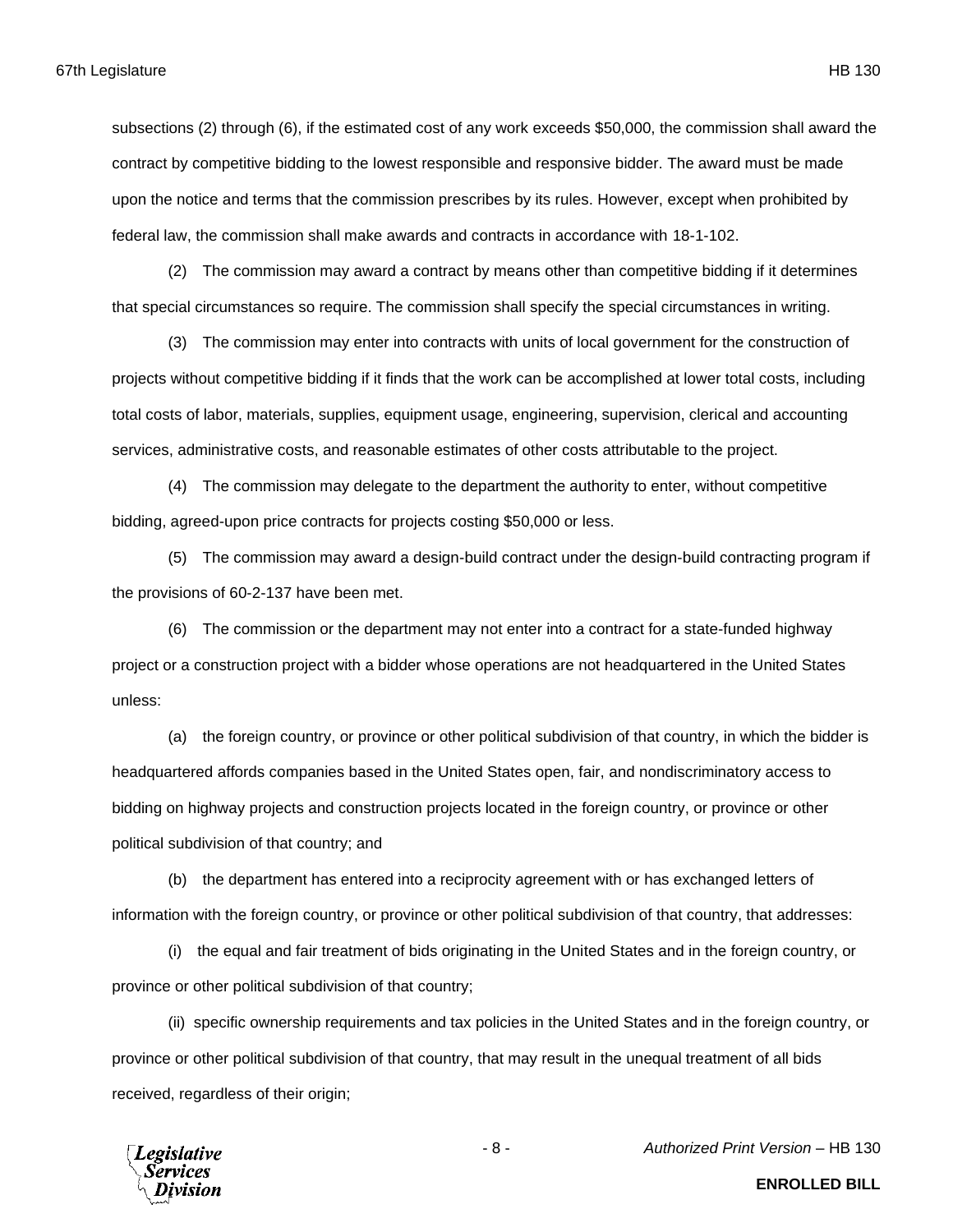(iii) the means by which contractors from both the United States and the foreign country, or province or other political subdivision of that country, are notified of highway projects and construction projects available for bid; and

(iv) any other differences in public policy or procedure that may result in the unequal treatment of bids originating in the United States or in the foreign country, or province or other political subdivision of that country, for projects located in either the United States or the foreign country, or province or other political subdivision of that country.

(7) For the purposes of subsection (6), "construction" has the meaning provided in 18-2-101."

**Section 6.** Section 60-2-134, MCA, is amended to read:

"**60-2-134. Definitions.** For the purposes of 18-8-204, 18-8-205, 60-2-111, 60-2-112, 60-2-137, and this section, the following definitions apply:

(1) "Design-build contracting" means the process of entering into a single contract between the commission and a design-build contractor in which the design-build contractor agrees to design and build a highway, structure, or facility or any other items required in a request for proposals.

(2) "Design-build contractor" means an individual, partnership, corporation, joint venture, or other legally recognized entity that is appropriately licensed in Montana and that provides the necessary design and construction services, including contract administration.

(3) "Design-build criteria package" means the document provided by the department that contains the information necessary to guide a prospective design-build contractor in the preparation and submission of a proposal for a design-build project.

(4) "Request for proposals" means a part of the design-build or alternative project delivery criteria package that contains a detailed scope of work, including design concepts, technical requirements and specifications, the time allowed for design and construction, the department's estimated cost of the project, the deadline for submitting a proposal, the selection criteria, and a copy of the contract.

(5) "Request for qualifications" means a part of the design-build or alternative project delivery criteria package that contains the desired minimum qualifications of the design-build contractor, a scope of work statement, the project requirements, the amount of reimbursement that the commission has determined will be



**ENROLLED BILL**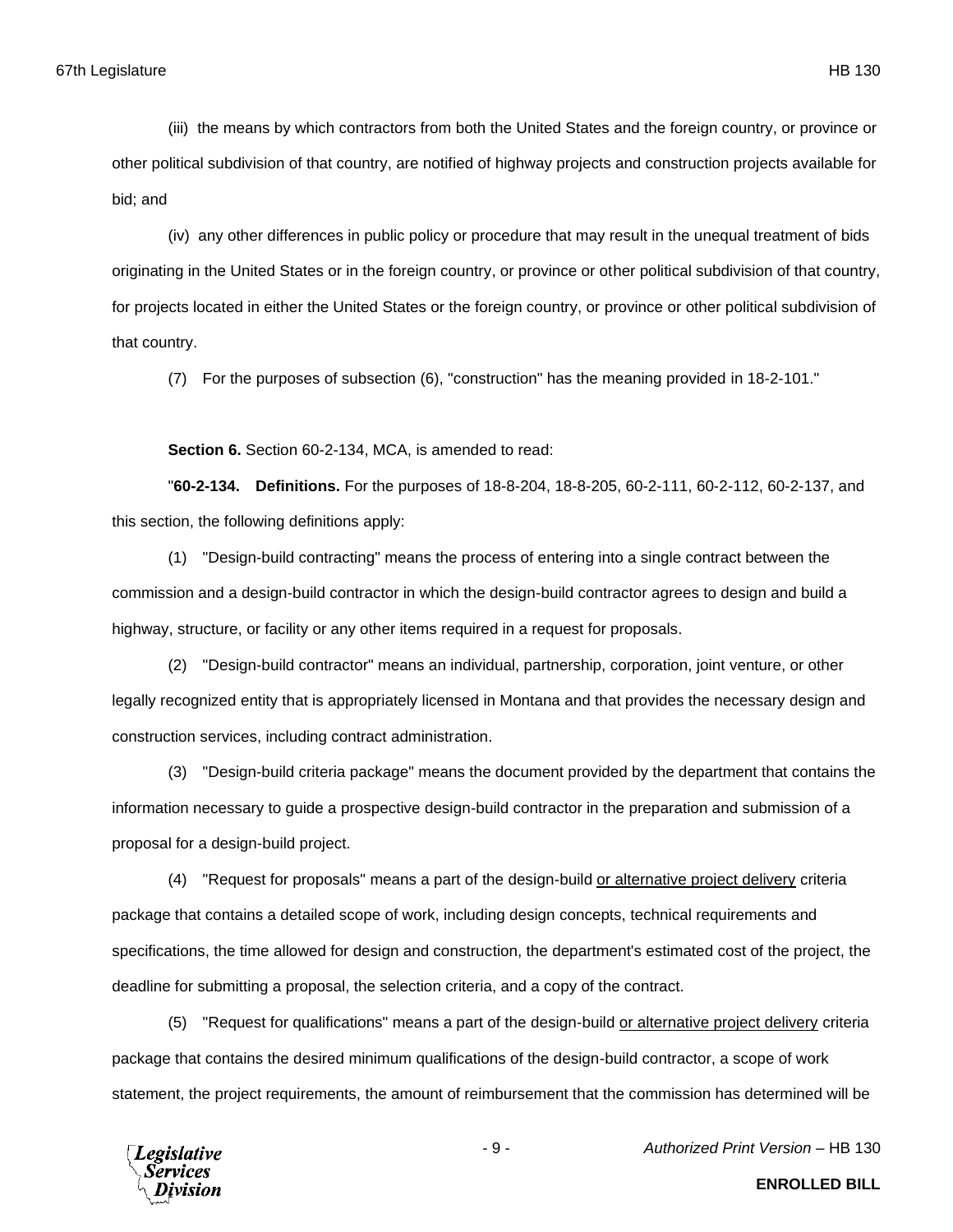paid to prospective design-build contractors who qualify for the short list but are not awarded a contract, and the selection criteria that the department will use in compiling the short list of prospective design-build contractors to consider."

**Section 7.** Section 60-2-137, MCA, is amended to read:

"**60-2-137. Design-build contracting process -- submission of proposals -- department's duties.** (1) Once the commission, acting on a recommendation of the department, has identified a project for which the design-build contracting process will be used, and the commission has approved selection criteria proposed by the department, the department shall prepare and advertise a request for qualifications.

(2) From the responders to the request for qualifications, the department shall prepare a short list of the responders that it believes are most qualified, not to exceed five responders on any single project.

(3) (a) The department shall announce the short list and issue a request for proposals to each of the prospective design-build contractors on the short list, who may then submit a technical and price proposal to the department.

(b) A technical and price proposal submitted in response to a request for proposals must contain detailed descriptions of the prospective design-build contractor's approach to designing, constructing, and managing the project in accordance with the design-build criteria package. The technical and price proposal must also include the prospective design-build contractor's conceptual design and construction sequence and schedule and the lump-sum price to complete the project.

(4) The department shall evaluate the technical and price proposals and make a written recommendation to the commission regarding the department's selection of the design-build contractor to be awarded the contract.

(5) The prospective design-build contractors who appeared on the department's short list but are not awarded the contract may be paid a stipend, in an amount determined by the commission, for costs incurred in submitting the response to the department's request for proposals."

**Section 8. Codification instruction.** [Section 1] is intended to be codified as an integral part of Title 60, chapter 2, part 1, and the provisions of Title 60, chapter 2, part 1, apply to [section 1].



- 10 - *Authorized Print Version* – HB 130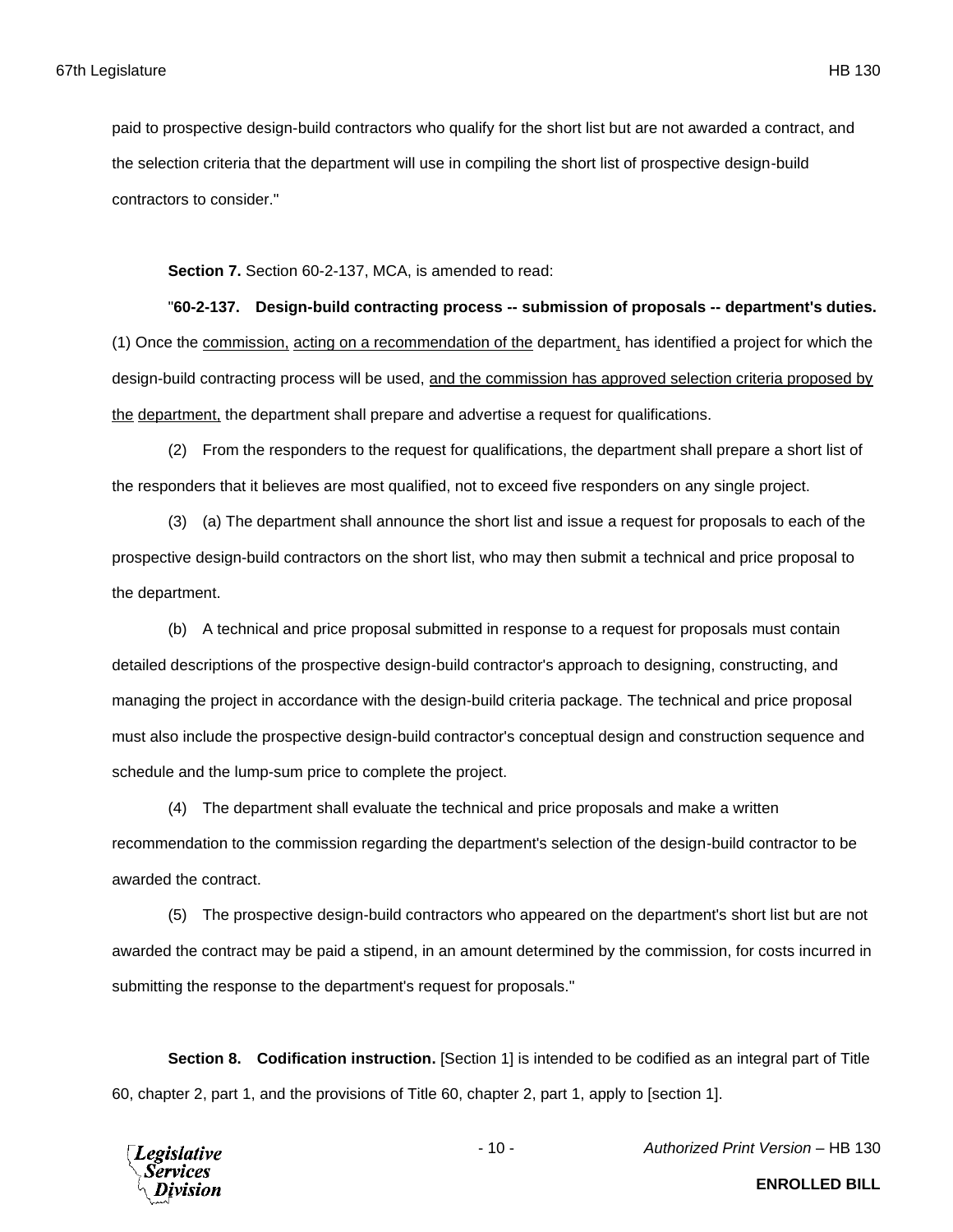**Section 9. Termination.** [Section 1] terminates December 31, 2024.

- END -

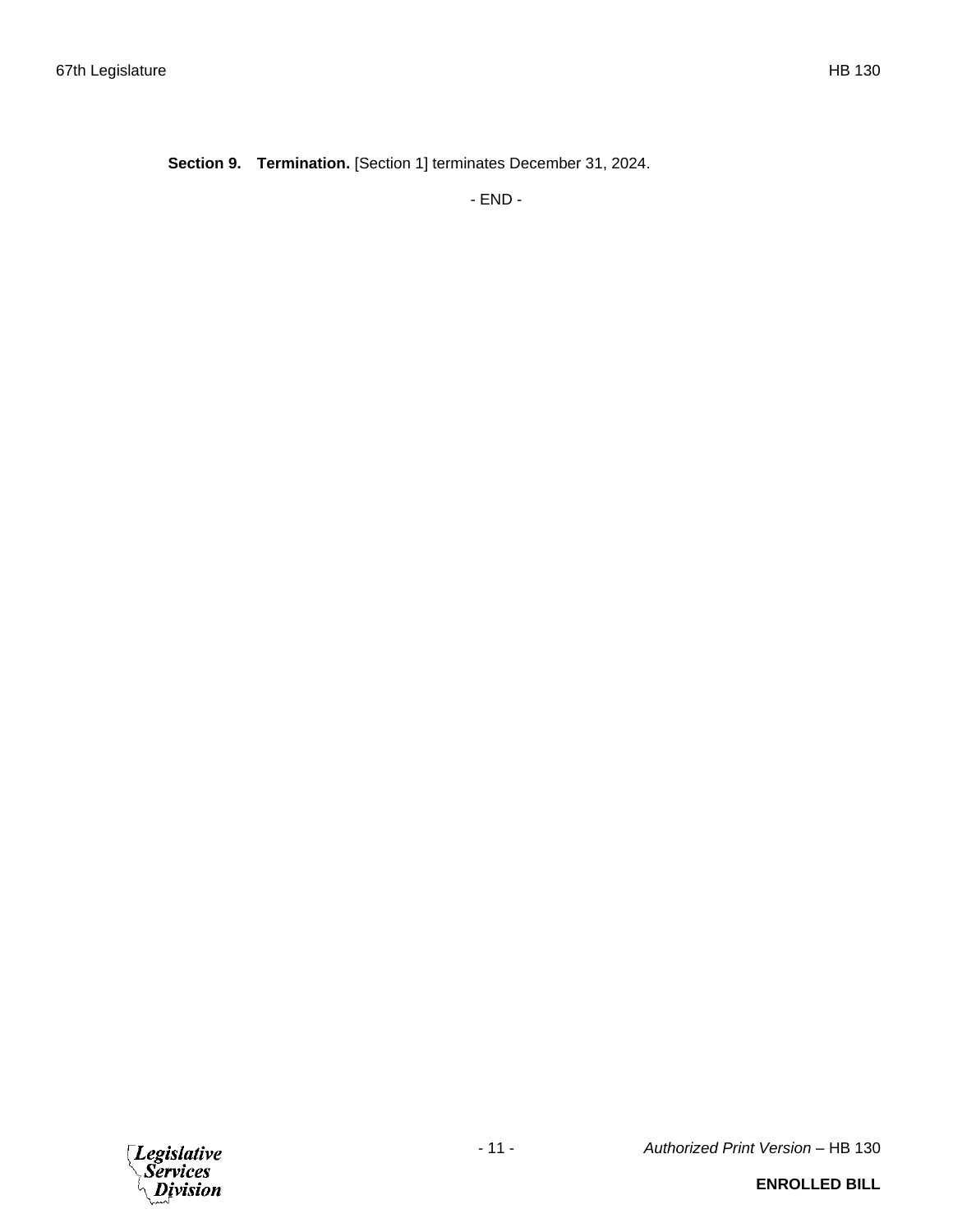I hereby certify that the within bill,

HB 130, originated in the House.

Chief Clerk of the House

Speaker of the House

| Signed this | dav    |
|-------------|--------|
| $\Omega$    | - 2021 |

\_\_\_\_\_\_\_\_\_\_\_\_\_\_\_\_\_\_\_\_\_\_\_\_\_\_\_\_\_\_\_\_\_\_\_\_\_\_\_\_\_\_\_

\_\_\_\_\_\_\_\_\_\_\_\_\_\_\_\_\_\_\_\_\_\_\_\_\_\_\_\_\_\_\_\_\_\_\_\_\_\_\_\_\_\_\_

President of the Senate

| Sianed this |  |
|-------------|--|
| $\Omega$    |  |

\_\_\_\_\_\_\_\_\_\_\_\_\_\_\_\_\_\_\_\_\_\_\_\_\_\_\_\_\_\_\_\_\_\_\_\_\_\_\_\_\_\_\_